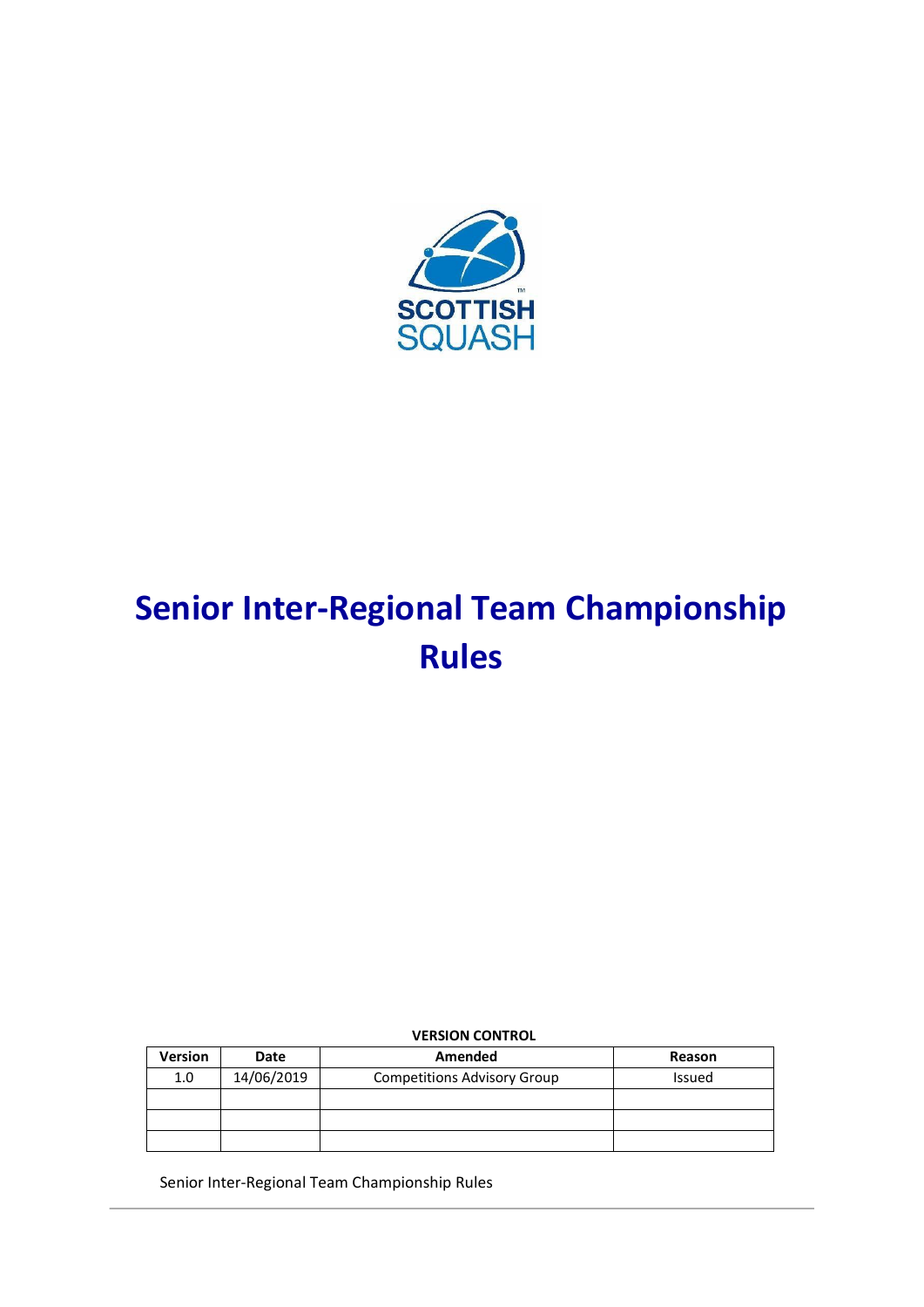# **Definitions**

#### **TEAMS**

Are players nominated to play a specific tie.

# **TIES**

Are between opposing teams.

#### **MATCHES**

Are between individual players and is best of 5 games.

#### **GAMES**

A game is first to 11 points, PAR scoring (a player must win by 2 clear points if the score is tied at 10-10).

#### **START OF PLAY**

Is the start of the competition for each particular match.

# **REGIONS**

Are defined as Central, East, Grampian, Highlands & Islands, Tayside & Fife, West.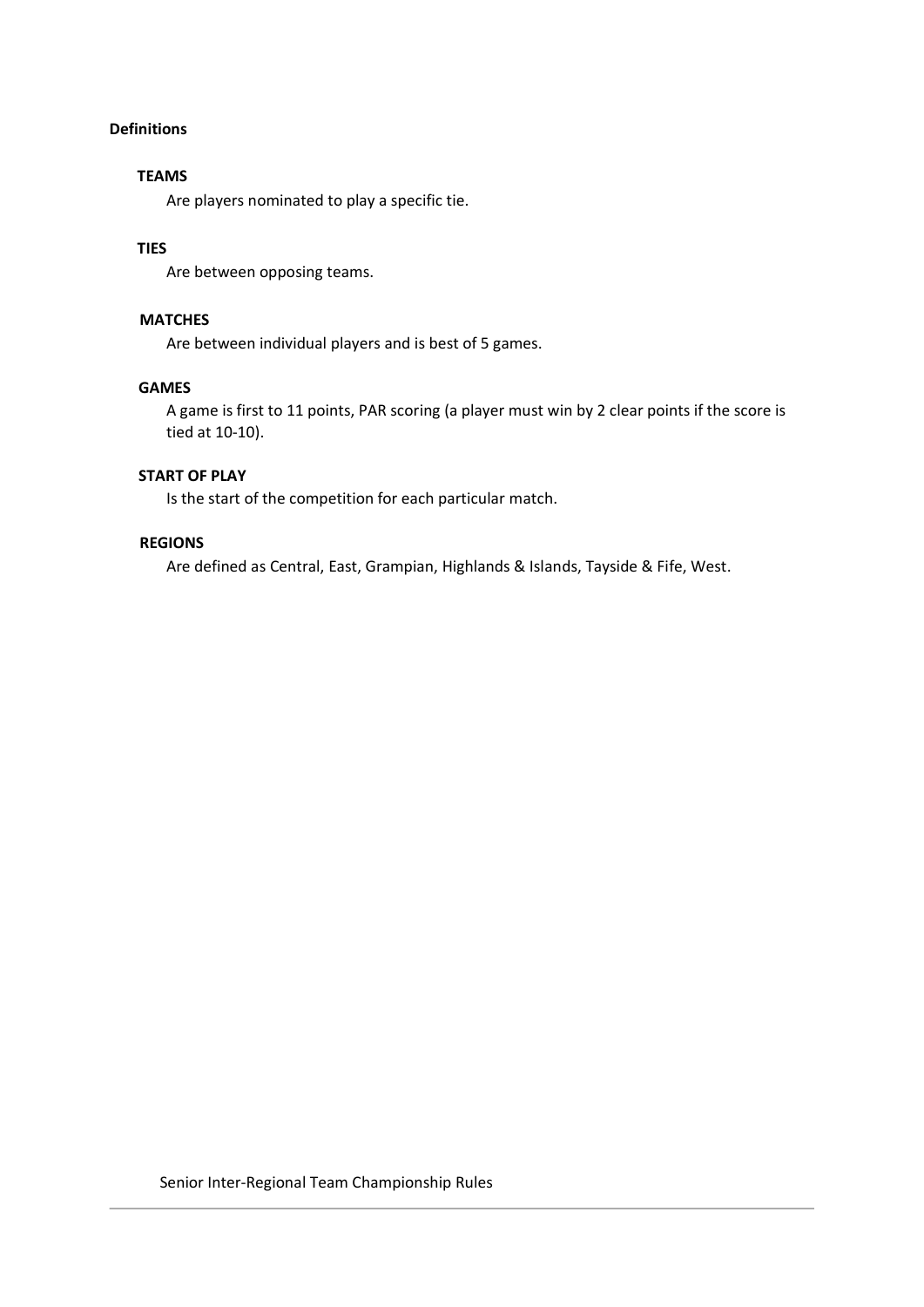#### **Senior Inter-Regional Team Championships**

# **1. Team & Squad Size**

- **a.** The women's competition will comprise of a 3-person competing team.
- **b.** The men's competition will comprise of a 4-person competing team.

# **2. Player Eligibility**

A player shall be eligible to represent a region in the Scottish Senior Inter-Regional Team Championships:

- **a.** If he/she represents the region of his/her birth, or
- **b.** If he/she represents the region of his/her current place of residence

# **3. Team & Squad Order**

**a.** Squad orders must be submitted at the captains meeting prior to the competition getting underway. Squads should be submitted in player strength order. Once the squad order is submitted players are unable to play out of this order.

# **4. Scoring**

**a.** The PAR 11 scoring system will be used (with matches being best of 5 games). If games are tied at 10-10 a player must win by 2 clear points.

# **5. Team Seeding**

**a.** Team seeding will be decided on the entries received for the current year based upon final placements from the previous year's competition. (For year one of the competition a seeding panel will determine team seeding).

#### **6. Results**

- **a.** Results will be coordinated by the Tournament Director
- **b.** Both team captains/named team contacts are responsible for:
	- **i.** Completing the scorecard after the match;
	- **ii.** Ensuring the scorecard is handed in at the Tournament Desk.
- **c.** Failure to do so will result in no points being awarded for the missing games, although the results from the games, when ascertained will stand.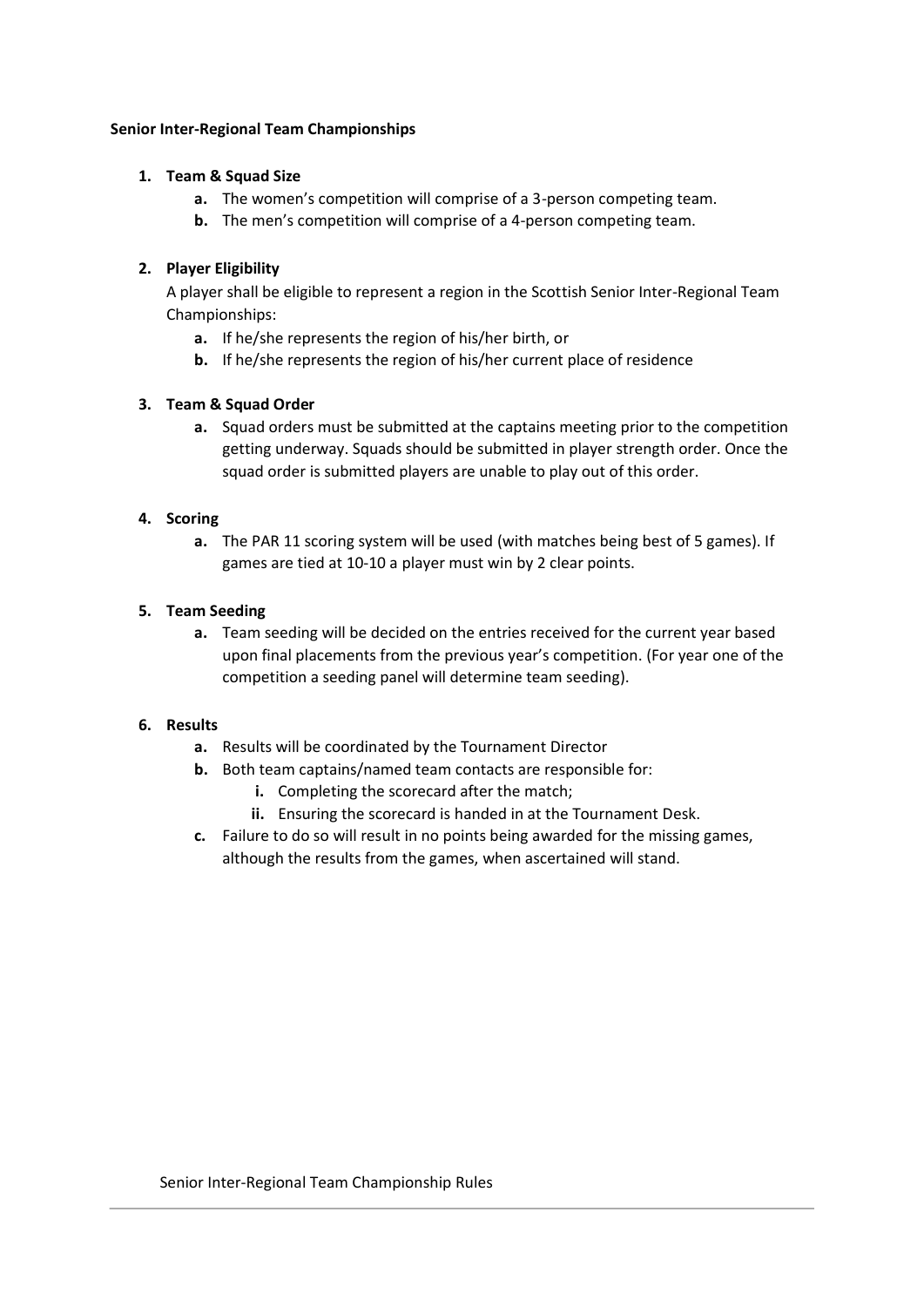# **7. Team Placing**

- **a.** Teams will normally compete in pools on a round robin basis at the first stage of the competition.
- **b.** The following are scored by each team:
	- **i. Tie Points** for each Tie 2 for a win, 1 for a draw, 0 for a loss
	- **ii. Match Points** for each Match won in the Tie
	- **iii. Game Points** for each Game won in each Match
	- **iv. Single Points** for each Point won in each Game
- **c.** The final places in a pool shall be decided on all the results of that pool:
	- **i.** First by the greater number of Tie points;
	- **ii.** If 2 or more teams have the same number of Tie points, then by the greater number of Ties won
	- **iii.** If 2 or more teams are still equal, then by the greater positive difference of Match Points won and lost;
	- **iv.** If 2 or more teams are still equal, then by the greater positive difference of Game Points won and lost;
	- **v.** If 2 or more teams are still equal, then by the greater positive difference of Single Points won and lost;
	- **vi.** If 2 or more teams are still equal, the result of the match(es) between the #1 players (in order of games then points) of the Tie(s) between them;
	- **vii.** If 2 or more teams are still equal, the result of the match(es) between the #2 players (in order of games then points) of the Tie(s) between them;
	- **viii.** If 2 or more teams are still equal, the result of the match(es) between the #3 players (in order of games then points) of the Tie(s) between them.
- **d.** At any knockout stage, the result of a Tie between two teams shall be decided:
	- **i.** By the greatest number of matches won;
	- **ii.** If equal, by the greatest positive difference of games won and lost:
	- **iii.** If still equal, by the greater positive difference of points won and lost;
	- **iv.** If still equal, by the result of the match between the #1 players of the Tie.

# **8. Order of Play**

- **a.** Normal order of play is:
	- **i.** Men's competition 3,1,4,2, (unless agreed in advance by both captains and/or managers, or as dictated by the Tournament Director).
	- **ii.** Women's 3,1,2 (unless agreed in advance by both captains and/or managers, or as dictated by the Tournament Director).